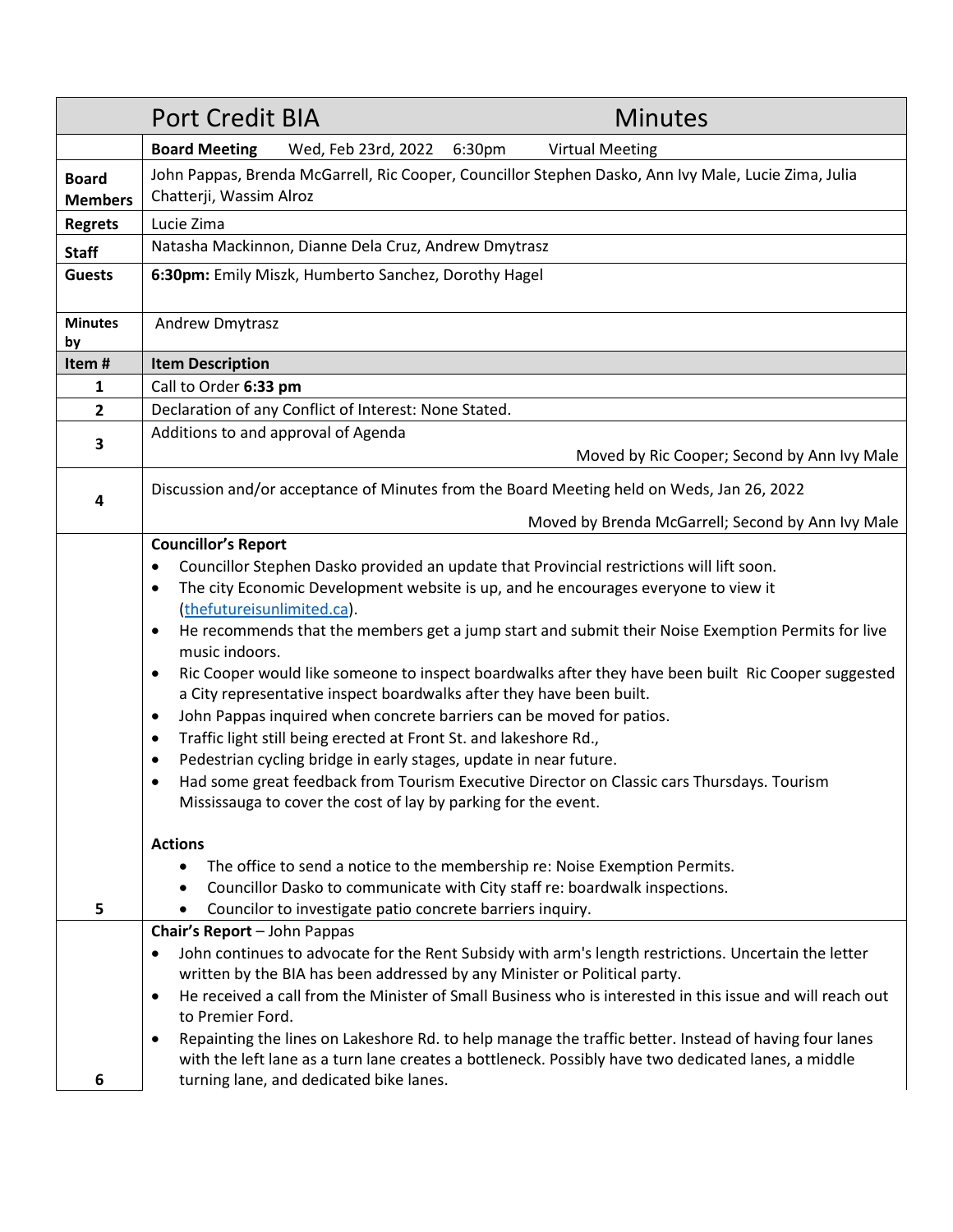|                | Introductory meeting between TOPCA and PCBIA Management scheduled March 1st at 7:30 PM with<br>the potential of collaborating on future projects. Get them introduced to Dianne and Natasha for some<br>possible collaboration efforts and to be introduced to each other. |
|----------------|----------------------------------------------------------------------------------------------------------------------------------------------------------------------------------------------------------------------------------------------------------------------------|
|                |                                                                                                                                                                                                                                                                            |
|                | Reports of decorative lighting on some trees not lit.<br>$\bullet$                                                                                                                                                                                                         |
|                | Recommendation made for Spring to block off side streets and have music and Latin dancers perform.<br>$\bullet$                                                                                                                                                            |
|                | He introduces Andrew Dmytrasz, as new staff person, Administration and Communications<br>٠<br>Coordinator.                                                                                                                                                                 |
| $\overline{7}$ |                                                                                                                                                                                                                                                                            |
|                | <b>Committee Reports</b>                                                                                                                                                                                                                                                   |
|                | Financials - Brenda McGarrell                                                                                                                                                                                                                                              |
|                | In the last two years, we had 35k-40k in under levy, but in January, city reported the under levy to be<br>$\bullet$<br>\$727.29 instead of 40k.                                                                                                                           |
|                | Moving forward, the City has requested all Mississauga BIAs to have the budget presented earlier in<br>$\bullet$<br>comparison to previous years.                                                                                                                          |
|                | Transfer from reserves will be no actuals shown because it's not considered income, it is from previous<br>$\bullet$<br>year's budget.                                                                                                                                     |
|                | In years previous, the levy used to come in installments. This year, we received full funding at the start<br>٠<br>of the calendar year.                                                                                                                                   |
|                | Interest on term deposits is at different incremental times.<br>$\bullet$                                                                                                                                                                                                  |
|                | Written report provided.<br>$\bullet$                                                                                                                                                                                                                                      |
|                | Beautification - Julia Chatterji   Natasha Mackinnon                                                                                                                                                                                                                       |
|                | Updates are going to be included in Natasha's staff report.<br>$\bullet$                                                                                                                                                                                                   |
|                | Will have a Committee in March.<br>$\bullet$                                                                                                                                                                                                                               |
|                | Marketing - Ann Ivy Male   Dianne Dela Cruz                                                                                                                                                                                                                                |
|                | Committee meeting will be held mid-March.<br>٠                                                                                                                                                                                                                             |
|                | Advocacy - John Pappas   Natasha MacKinnon                                                                                                                                                                                                                                 |
|                | No report<br>$\bullet$                                                                                                                                                                                                                                                     |
|                | Sponsorship - Natasha Mackinnon                                                                                                                                                                                                                                            |
|                | Office has been approached by Steven Uhraney, Veg fest, and others to sponsor community events,<br>$\bullet$<br>however, the PCBIA has only set aside a limited amount under miscellaneous funding.                                                                        |
|                | Natasha made a recommendation to have a larger Sponsorship Budget in 2023 to assist with funding<br>٠<br>new events.                                                                                                                                                       |
|                | Sponsorship application was updated this year. We included key questions to ask our event partners,<br>$\bullet$<br>such as how they would benefit Port Credit BIA community, and our Main Street businesses. Would<br>the event be in person event, hybrid or virtual?    |
|                | There are consequences of us doing the budget early and not having the flexibility to change when new<br>$\bullet$<br>things come up.                                                                                                                                      |
|                | Stephen Uhraney's The Establishment showcases the faces to the name of business owners which<br>٠<br>aligns with Businesses Are People campaign.                                                                                                                           |
|                | Recommendation to include him in the Spring IN The Port campaign. He is offering his photos as Social<br>$\bullet$<br>Media content.                                                                                                                                       |
|                | Stephen is showcasing business owners who have been operating in Port Credit for 20+ years.<br>$\bullet$                                                                                                                                                                   |
|                | Ric Cooper to be Chair of Sponsorship Committee.<br>$\bullet$                                                                                                                                                                                                              |
|                | Safety & Security - John Pappas   Natasha MacKinnon                                                                                                                                                                                                                        |
|                | $\bullet$ In winter months there is no renort                                                                                                                                                                                                                              |

• In winter months, there is no report.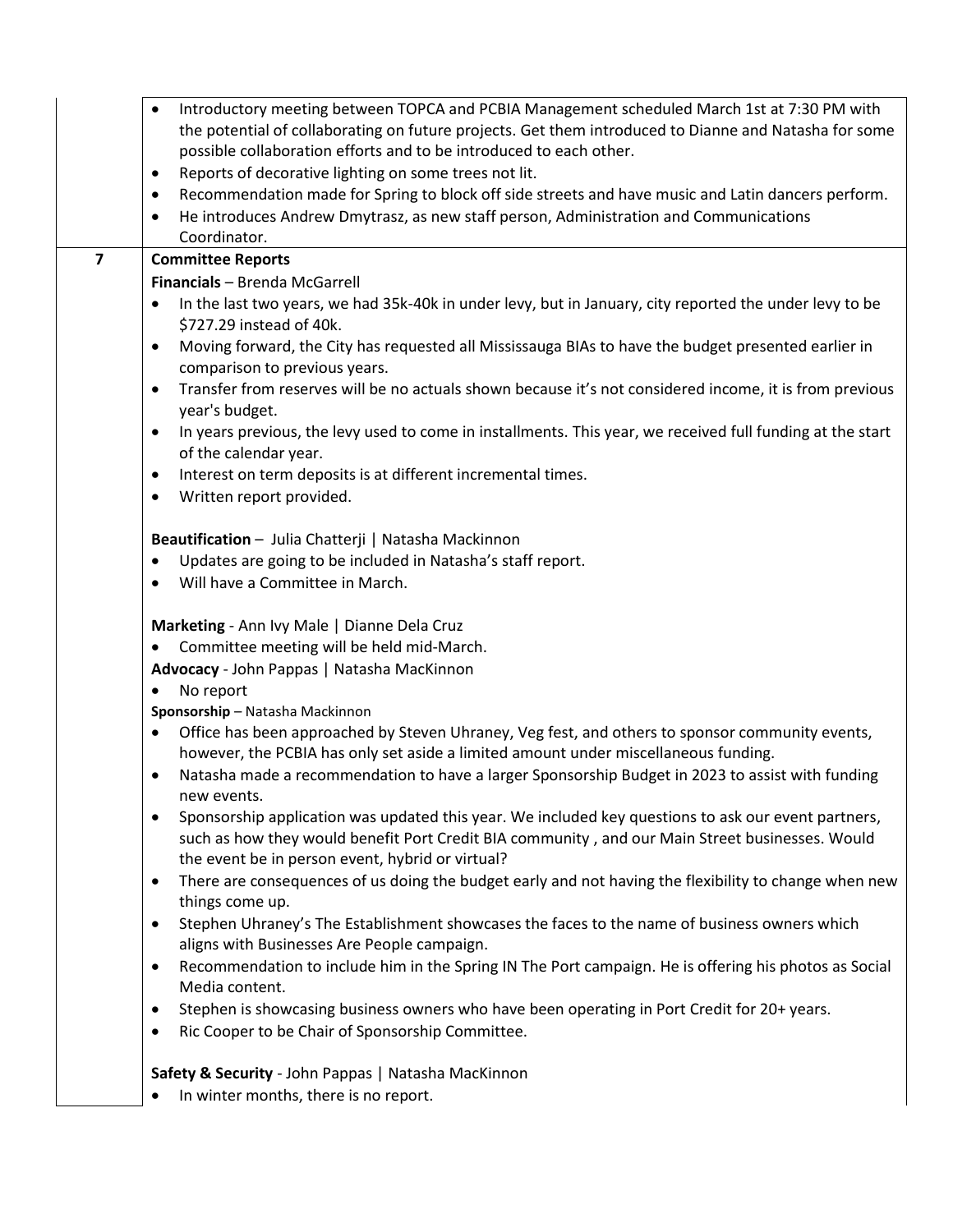|                                                                                                               | Wassim Alroz to take over as Chair for Safety & Security Committee, a great program that has been                                                                                                                            |  |  |
|---------------------------------------------------------------------------------------------------------------|------------------------------------------------------------------------------------------------------------------------------------------------------------------------------------------------------------------------------|--|--|
|                                                                                                               | well received.<br>Policies & Procedures - Brenda McGarrell   Dianne Dela Cruz                                                                                                                                                |  |  |
|                                                                                                               | Discussion about the procedures and how we can sharpen them and delve a bit deeper into.                                                                                                                                     |  |  |
|                                                                                                               |                                                                                                                                                                                                                              |  |  |
|                                                                                                               | Hiring Committee - Lucie Zima   Dianne Dela Cruz<br>No report                                                                                                                                                                |  |  |
|                                                                                                               | <b>Business Recruitment - Dianne Dela Cruz</b>                                                                                                                                                                               |  |  |
|                                                                                                               | No report<br>٠                                                                                                                                                                                                               |  |  |
| 8                                                                                                             | <b>Staff Report</b>                                                                                                                                                                                                          |  |  |
|                                                                                                               | Natasha Mackinnon - Dianne Dela Cruz                                                                                                                                                                                         |  |  |
|                                                                                                               | Natasha's report                                                                                                                                                                                                             |  |  |
| Dianne and Natasha are collectively working on the Strategic Plan preparations including securing             |                                                                                                                                                                                                                              |  |  |
|                                                                                                               | committee members. Looking to firm up everything in the second stage this week.                                                                                                                                              |  |  |
| Changed the office phone system to Groundwire. All calls still through Port Credit BIA phone number.<br>٠     |                                                                                                                                                                                                                              |  |  |
|                                                                                                               | The office continues to support neighboring BIA's that approach them about different key elements.<br>$\bullet$<br>For example, Clarkson BIA about boundary expansion, shared our boundary expansion documents with<br>them. |  |  |
|                                                                                                               | Natasha attended the new development pitch for 170 Lakeshore Rd. E. It includes an outdoor seating<br>$\bullet$                                                                                                              |  |  |
|                                                                                                               | section and retail section component they are looking for.                                                                                                                                                                   |  |  |
| Trillium health partners, hosting event in memorial park, Sunday June 5 <sup>th</sup> towards eastbound.<br>٠ |                                                                                                                                                                                                                              |  |  |
|                                                                                                               | Ongoing things to operations. Possibly have a Chair@portcredit.com email account. Would be<br>$\bullet$                                                                                                                      |  |  |
|                                                                                                               | beneficial in the future as well as now.                                                                                                                                                                                     |  |  |
|                                                                                                               | <b>SureGreen</b>                                                                                                                                                                                                             |  |  |
|                                                                                                               | has arranged for removal of winter décor. Still have snowmen that were frozen in but landscaping                                                                                                                             |  |  |
|                                                                                                               | company will be working to get them removed.                                                                                                                                                                                 |  |  |
|                                                                                                               | The office decorated four planters for Valentine's day. Great feedback and positivity from the<br>$\bullet$<br>community.                                                                                                    |  |  |
|                                                                                                               | Main street poles are being serviced, put in a call with Alectra.<br>$\bullet$                                                                                                                                               |  |  |
|                                                                                                               | Custom Lighthouse remote access program, scheduled to be installed on Monday February 28 <sup>th</sup> . The<br>$\bullet$                                                                                                    |  |  |
|                                                                                                               | daily program and custom lights, the panels are currently broken. Working on getting remote access.<br>Currently needed to be in person and change them physically.                                                          |  |  |
|                                                                                                               | Held a meeting with classic displays with our seasonal banners. Currently waiting on a grant that<br>$\bullet$                                                                                                               |  |  |
|                                                                                                               | Dianne had submitted to fund the rest of the project.                                                                                                                                                                        |  |  |
|                                                                                                               | LCBO mural project has started up again. Should be done before the Farmers Market begins.<br>$\bullet$                                                                                                                       |  |  |
|                                                                                                               | Sponsorship                                                                                                                                                                                                                  |  |  |
|                                                                                                               | Report submitted to MBOT re: how funding was spent.<br>$\bullet$                                                                                                                                                             |  |  |
|                                                                                                               | Stephen Dasko approached Tourism Mississauga for \$10k towards Classic Cars Thursdays. Natasha to                                                                                                                            |  |  |
| follow up with a presentation to Victoria Clarke.                                                             |                                                                                                                                                                                                                              |  |  |
| Advocacy<br>OBIAA Advocacy Committee is working on an election's platform document which includes where they  |                                                                                                                                                                                                                              |  |  |
|                                                                                                               | stand on different Main Street issues.                                                                                                                                                                                       |  |  |
|                                                                                                               | John Pappas to present Rent & Wage Subsidy on Advocacy Committee meeting.<br>$\bullet$                                                                                                                                       |  |  |
|                                                                                                               | <b>Finances</b><br>Continuing to working with Melanie on the 2021 audit. Normally doesn't go into February but they are                                                                                                      |  |  |
|                                                                                                               | still inquiring                                                                                                                                                                                                              |  |  |
|                                                                                                               | Garbage bin was blown onto the road, coordinated with Sure green to get it dealt with quickly.<br>٠                                                                                                                          |  |  |
|                                                                                                               | Attended meeting with Stephen Dasko and Spice to introduce bike rack in front of Spice and remove<br>٠<br>the parking spot in front of 9 Stavebank Rd.                                                                       |  |  |
|                                                                                                               |                                                                                                                                                                                                                              |  |  |